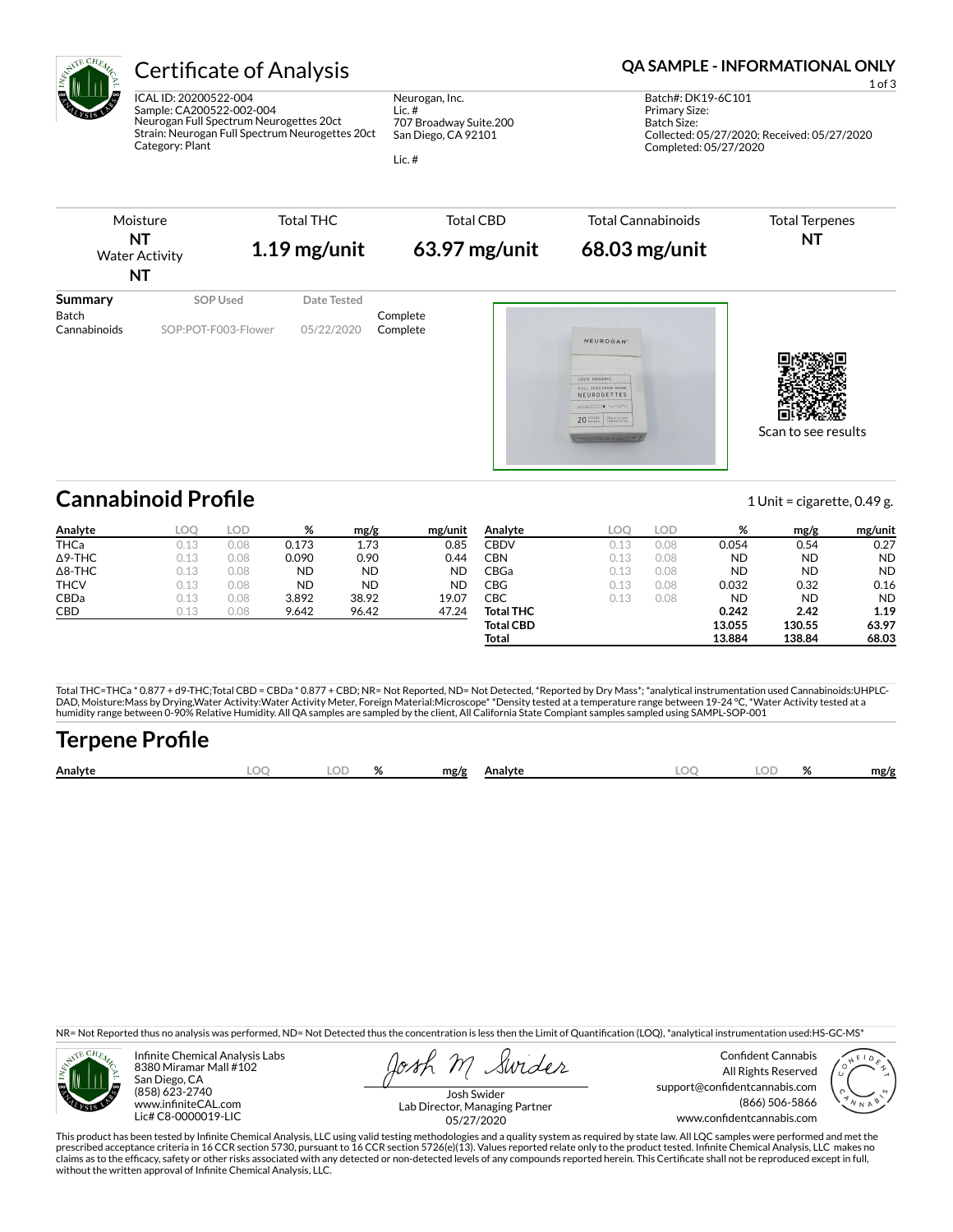

Neurogan, Inc. Lic. # 707 Broadway Suite.200 San Diego, CA 92101

Lic. #

### Certificate of Analysis **Certificate of Analysis QA SAMPLE - INFORMATIONAL ONLY**

2 of 3 Batch#: DK19-6C101 Primary Size: Batch Size: Collected: 05/27/2020; Received: 05/27/2020 Completed: 05/27/2020

# **Residual Solvent Analysis**

| Category 1 | LOC | Limit<br>LOL' | Status | Category 2 | LOO | LOD | .imit | <b>Status</b> | <b>Category 2</b> | .OO | LOD | Limit | <b>Status</b> |
|------------|-----|---------------|--------|------------|-----|-----|-------|---------------|-------------------|-----|-----|-------|---------------|
|            |     |               |        |            |     |     |       |               |                   |     |     |       |               |

NR= Not Reported thus no analysis was performed, ND= Not Detected thus the concentration is less then the Limit of Quantification (LOQ),\*analytical instrumentation used=HS-GC-MS\*

#### **Heavy Metal Screening**

| $\cap$<br>$-\!\!\smile$<br>$\sim$ | $\cap$<br>LUD | Limit | Status |
|-----------------------------------|---------------|-------|--------|
|                                   |               |       |        |

NR= Not Reported thus no analysis was performed, ND= Not Detected thus the concentration is less then the Limit of Quantification (LOQ), \*analytical instrumentation used:ICP-MS\*

#### **Microbiological Screening**

| . <b>.</b><br>sur<br>$\overline{\phantom{a}}$ | . |
|-----------------------------------------------|---|
|                                               |   |

ND=Not Detected; \*analytical instrumentation used:qPCR\*



Infinite Chemical Analysis Labs 8380 Miramar Mall #102 San Diego, CA (858) 623-2740 www.infiniteCAL.com Lic# C8-0000019-LIC

Josh M Swider

Confident Cannabis All Rights Reserved support@confidentcannabis.com (866) 506-5866 www.confidentcannabis.com



Josh Swider Lab Director, Managing Partner 05/27/2020

This product has been tested by Infinite Chemical Analysis, LLC using valid testing methodologies and a quality system as required by state law. All LQC samples were performed and met the prescribed acceptance criteria in 16 CCR section 5730, pursuant to 16 CCR section 5726(e)(13). Values reported relate only to the product tested. Infinite Chemical Analysis, LLC makes no<br>claims as to the efficacy, safety o without the written approval of Infinite Chemical Analysis, LLC.